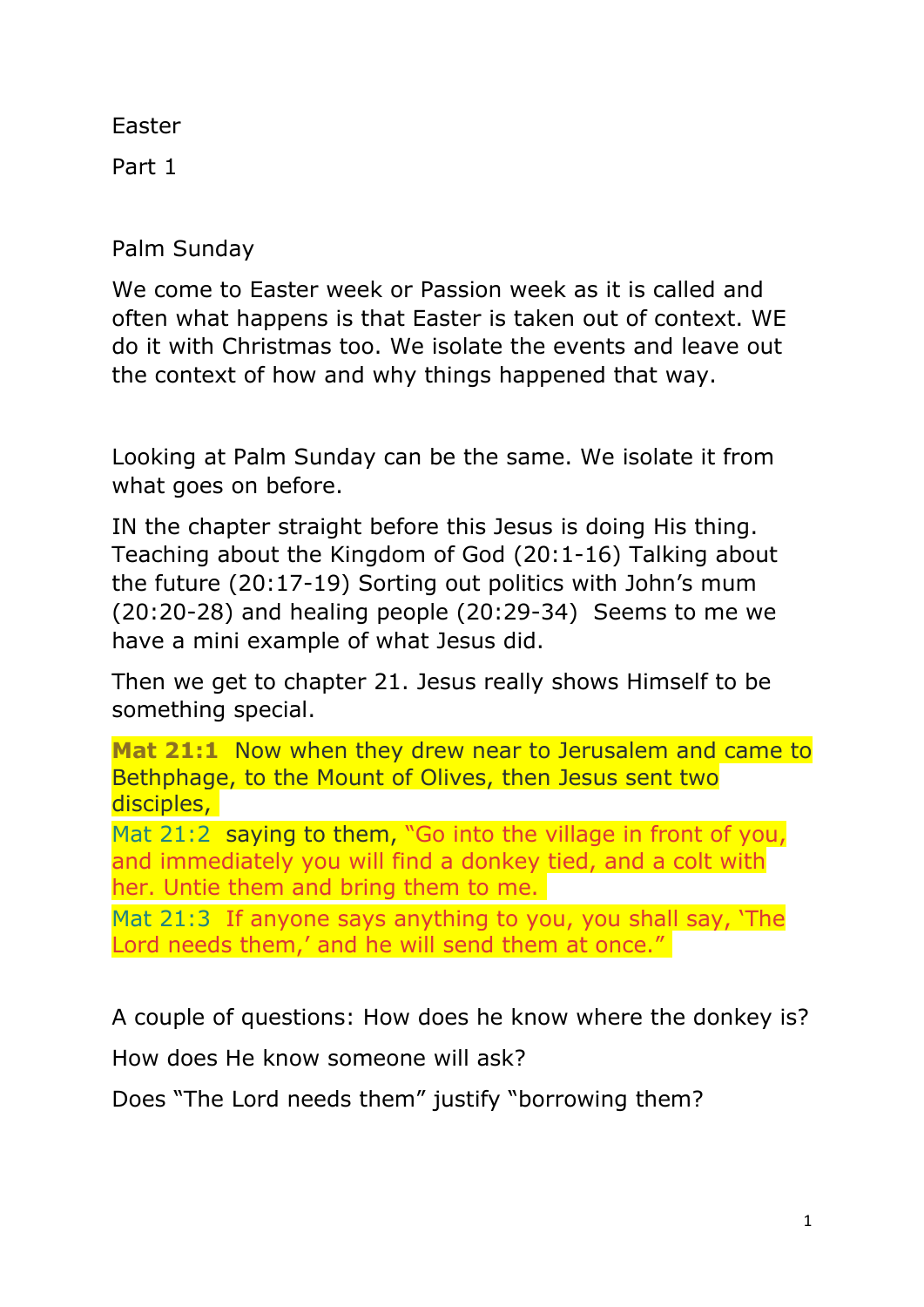Imagine if I went up to someone with a motor home and said The Lord has need of it. It could actually be a true statement but I think I'd get my head punched in if I tried to drive away, but not these guys.

Well, if Jesus is God – He knows stuff – like knows everything. As well as that it's all part of the plan. Look at the next verses.

Mat 21:4 This took place to fulfill what was spoken by the prophet, saying,

Mat 21:5 "Say to the daughter of Zion, 'Behold, your king is coming to you, humble, and mounted on a donkey, on a colt, the foal of a beast of burden.'"

Notice a couple of things: The donkey is "Accompanied " by a colt. What does Jesus need them both?

**Jesus the King is coming to you, lowly, and sitting on a donkey**: Jesus comes in humility, yet with appropriate dignity. Instead of coming on a colt as a conquering general,

**BUT** 

He comes with a **colt**, as was customary for royalty. He comes as the Prince of Peace.

Do we get that of Jesus? Do we really get His humility? He is playing with culture and convention. He makes a statement by His action and people would have got the message. Get it He comes with both!!! Awesome God.

Now, Jesus symbolic action is taken up by first the disciples, then by the crowds.

Mat 21:6 The disciples went and did as Jesus had directed them.

Mat 21:7 They brought the donkey and the colt and put on them their cloaks, and he sat on them.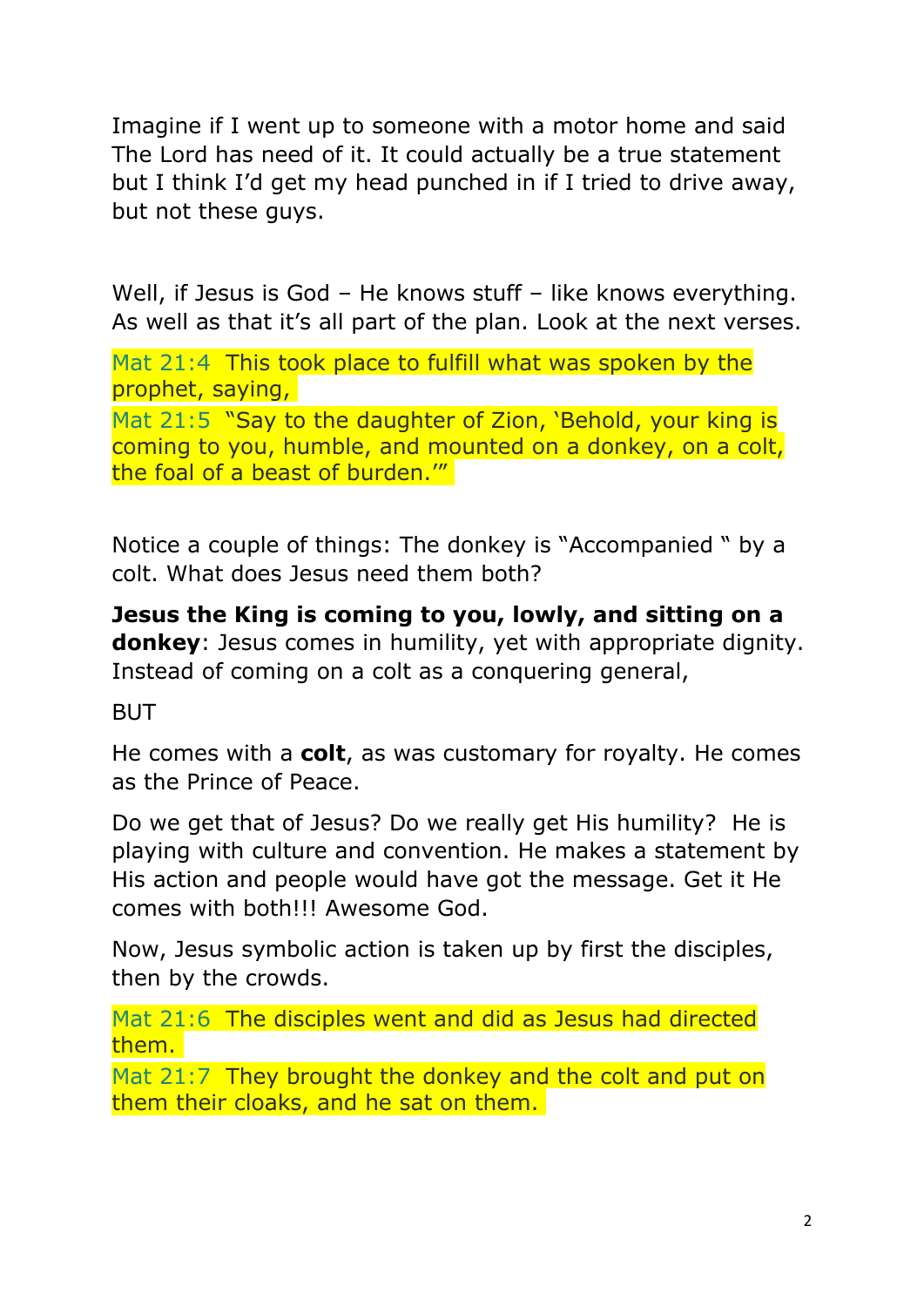They treat Jesus special – they use their coats, not saddle cloths, their jackets. Then Jesus gets on.

A couple of questions: Was this done in front of the crowd, was this one big symbolic teaching time? Probably.

From the way that it is recorded in Matthew it looks that way. The crowd is following Jesus so the hear the instructions to the disciples, they see the reactions and then they participate.

Mat 21:8 Most of the crowd spread their cloaks on the road, and others cut branches from the trees and spread them on the road.

Why? This was a way of honouring someone. Usually, a returning victor from battle or a specific politician was treated in this fashion. Here it is Jesus.

Another question: Did Jesus manipulate the Old Testament prophecy to make it happen? Is manipulation the right word or is fulfil better. Is it wrong to deliberately fulfill the prophecy? Does Jesus intent matter? Yes, His will is done, prophecy fulfilled, God's plan continued. Manipulation is not always a bad thing. We don't complain when God manipulates a situation to answer our prayers do we?? I think we have a negative about the word manipulate.

Mat 21:9 And the crowds that went before him and that followed him were shouting, "Hosanna to the Son of David! Blessed is he who comes in the name of the Lord! Hosanna in the highest!"

Now. Here is one of those untranslated words.

Hosanna. The literal interpretation "Save, now!"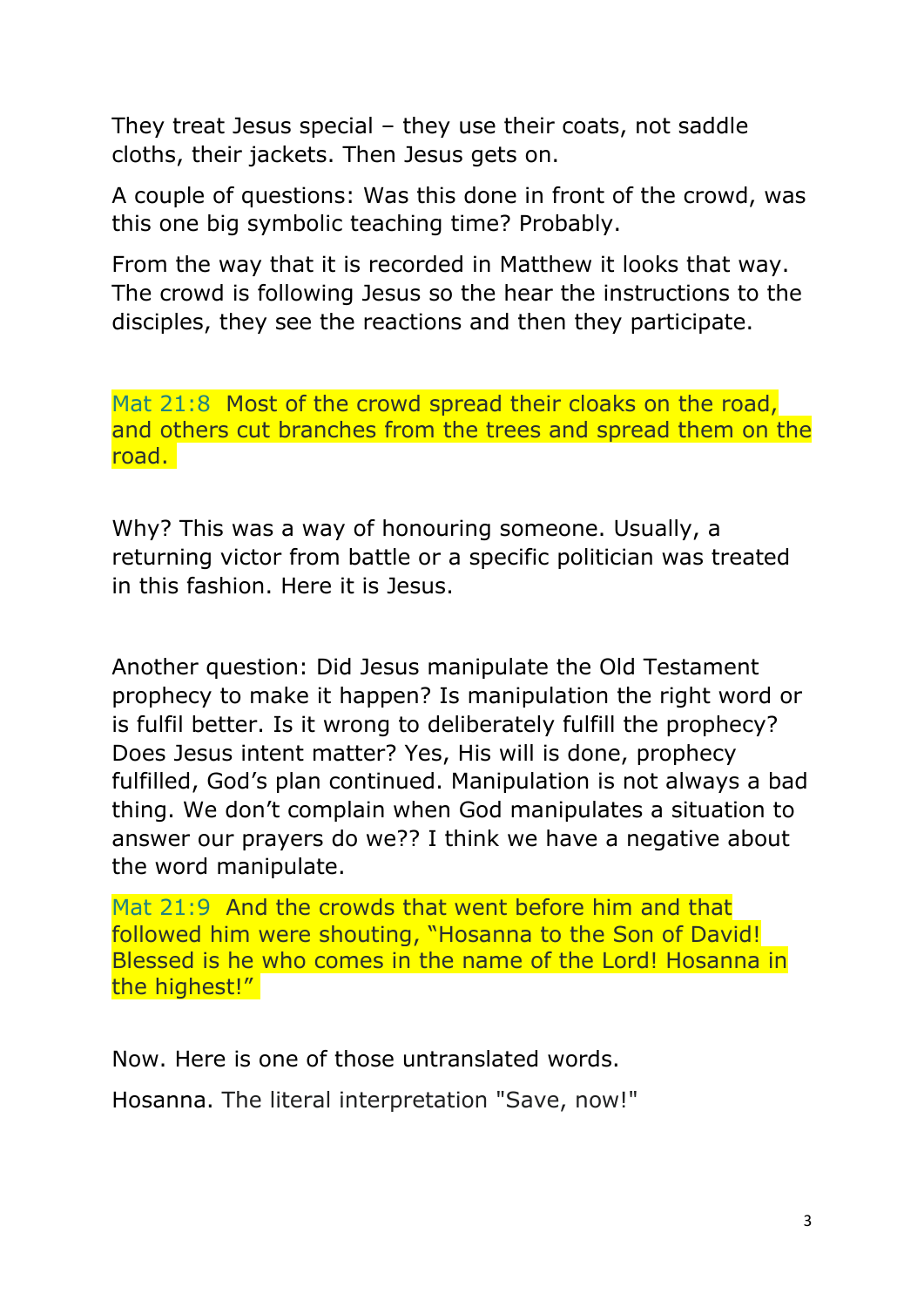So these people are saying "Save us now". Also, they are saying Blessed is he who comes in the name of the Lord!

In this context the meaning of blessed is something made holy or consecrated.

So, it would read "Special and consecrated is He (Jesus) who comes in the name of the Lord.

What is that about?

The people are recognising the significance and specialness of Jesus. They may not totally understand who He is but they know He is different.

Actually, from a discipleship point of view, we are still learning that stuff. We are learning how different and Special Jesus is, the more we grow in our spirituality the more we understand who Jesus is AND also how we interact with that specialness. It is on going – the people in this story may not have know but at least they were on a journey that increased their understanding.

But how do we react?

Do we throw our jackets at his feet, or cut trees and throw in front of Jesus car? How does it work, how do we give Him the equivalent credit?

I think that is a huge thing for us to confront before Easter, How do I give Jesus the credit He deserves?

I think the next verses give a starting place.

Mat 21:10 And when he entered Jerusalem, the whole city was stirred up, saying, "Who is this?"

Mat 21:11 And the crowds said, "This is the prophet Jesus, from Nazareth of Galilee."

Look at it.

Ask the question: Who is Jesus really?